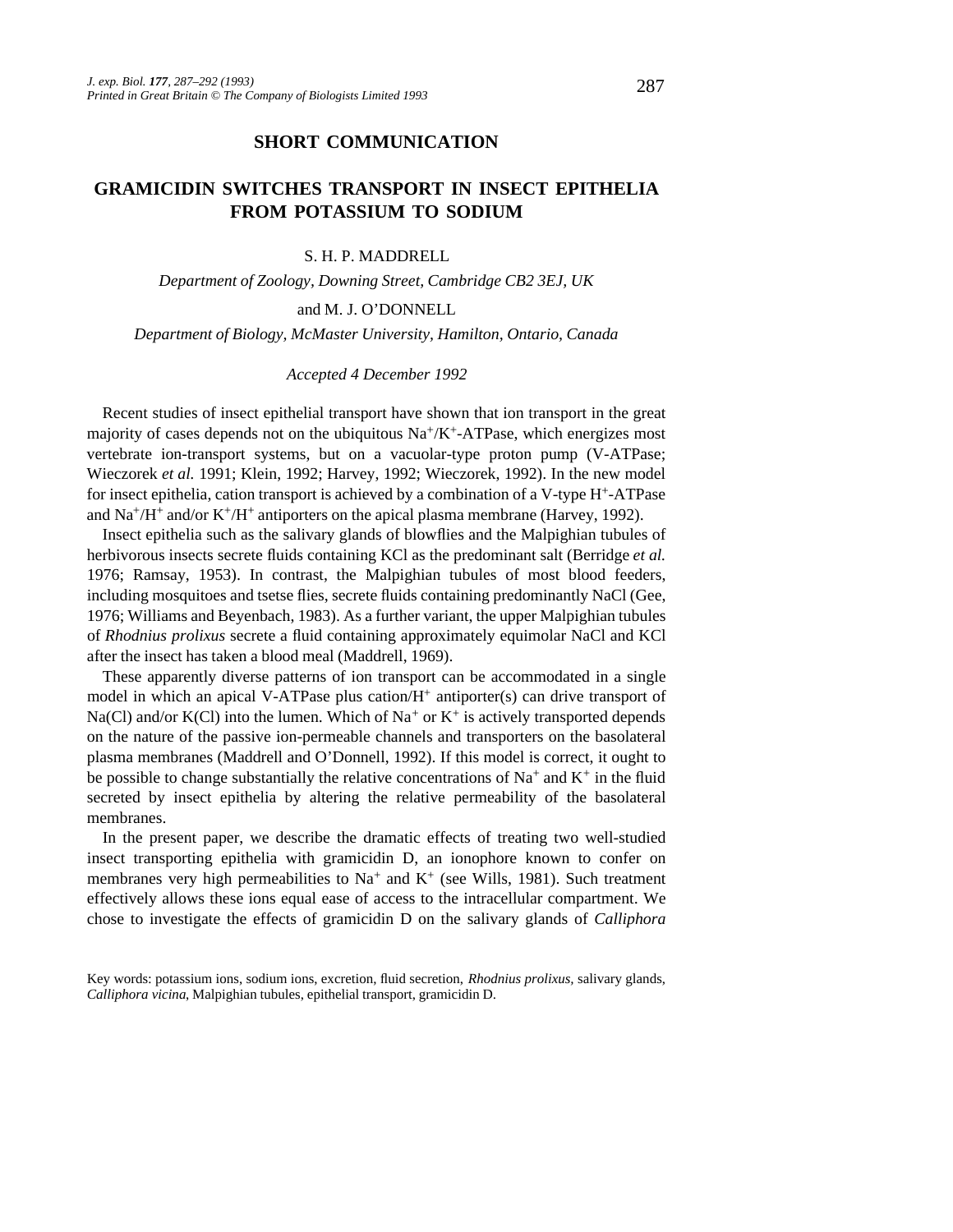*erythrocephala*, which essentially transport iso-osmotic KCl solution (Berridge *et al.* 1976) and the upper Malpighian tubules of *Rhodnius prolixus*, whose secreted fluid contains nearly equal concentrations of Na<sup>+</sup> and K<sup>+</sup> (Maddrell, 1969). In *Calliphora* salivary glands, the basal plasma membrane preferentially allows entry of  $K^+$  and Cl<sup>-</sup> (Berridge *et al.* 1976), whereas in *Rhodnius*, basal entry of ions depends instead on the furosemide-sensitive Na<sup>+</sup>/K<sup>+</sup>/2Cl<sup>-</sup> cotransporter (O'Donnell and Maddrell, 1984).

Tubules and salivary glands were isolated as described previously (Maddrell *et al.* 1988) and bathed either in standard saline (Maddrell *et al.* 1993) containing 146mmol  $1^{-1}$ Na<sup>+</sup> and 8.6mmol  $1^{-1} K^{+}$ , or in a saline containing 77mmol  $1^{-1}$  Na<sup>+</sup> and 77mmol  $1^{-1} K^{+}$ . In all cases stimulation of fluid transport was achieved by including  $10^{-6}$  moll<sup>-1</sup> 5-hydroxytryptamine (5-HT) in the saline (Berridge and Patel, 1968; Maddrell *et al.* 1971, 1991).

Levels of sodium and potassium in droplets of fluid secreted by *Rhodnius* tubules and *Calliphora* salivary glands were measured by ion-selective microelectrodes (Wright and O'Donnell, 1992). Although ion-selective microelectrodes measure the *activity* of an ion, they can be calibrated in terms of *concentration* if it is assumed that the activity coefficients of the experimental droplets and calibration solutions are similar. This assumption is valid if the ionic strength and composition of the experimental droplets and calibration solutions are similar. Electrodes were calibrated in mixtures of KCl and NaCl  $(in \text{ mmol } 1^{-1})$  in which the sum of [NaCl] and [KCl] was  $180 \text{ mmol } 1^{-1}$  and the concentrations bracketed the experimental values. Concentrations were calculated from the equation:

$$
[C^+]_e = [C^+]_c \times 10^{V/s},
$$

where  $[C^+]_e$  is the concentration of Na<sup>+</sup> or K<sup>+</sup> in the experimental droplet,  $[C^+]_c$  is the concentration of the same ion in the calibration solution, *V* is the voltage change (in mV) when ion-selective and reference electrodes were moved from the calibration solutions to the experimental droplet, and *s* is the slope of the electrode response (in mV) for a tenfold change in ion concentration. Reference electrodes were constructed from 1mm o.d. glass capillaries with an internal filament. For  $K^+$  measurements, the tip and shank of the reference microelectrode were filled with  $1 \text{mol}^{-1}$  sodium acetate and the rest of the barrel was then backfilled with  $1 \text{mol}^{-1}$  KCl. Reference microelectrodes were filled with  $3 \text{ mol} 1^{-1}$  KCl for use with Na<sup>+</sup> microelectrodes.

Fig. 1 shows the effects of gramicidin D on the rate of fluid secretion and  $[K^+]$  of the secreted fluid of an upper Malpighian tubule of a fifth-instar *Rhodnius*. The tubule was bathed in standard saline containing  $146$ mmol  $1^{-1}$  Na<sup>+</sup> and 8.6mmol  $1^{-1}$  K<sup>+</sup> (Maddrell *et al.* 1993) to which had been added 3.6  $\mu$ gml<sup>-1</sup> gramicidin D. The transient stimulation of fluid secretion is the result of increased oxygen availability and stirring of the bathing droplet which occurs whenever a solution is added to the bathing droplet (Maddrell *et al.* 1988). The potassium concentration of the secreted fluid rapidly dropped from  $96$ mmol l<sup>-1</sup> to 5mmol l<sup>-1</sup> in response to  $3.6 \,\mu g$  ml<sup>-1</sup> gramicidin D (Fig. 1A). The response is even more pronounced with higher concentrations; on exposure to  $125 \,\mu g$  ml<sup>-1</sup> gramicidin D, for example, the potassium concentration of the secreted fluid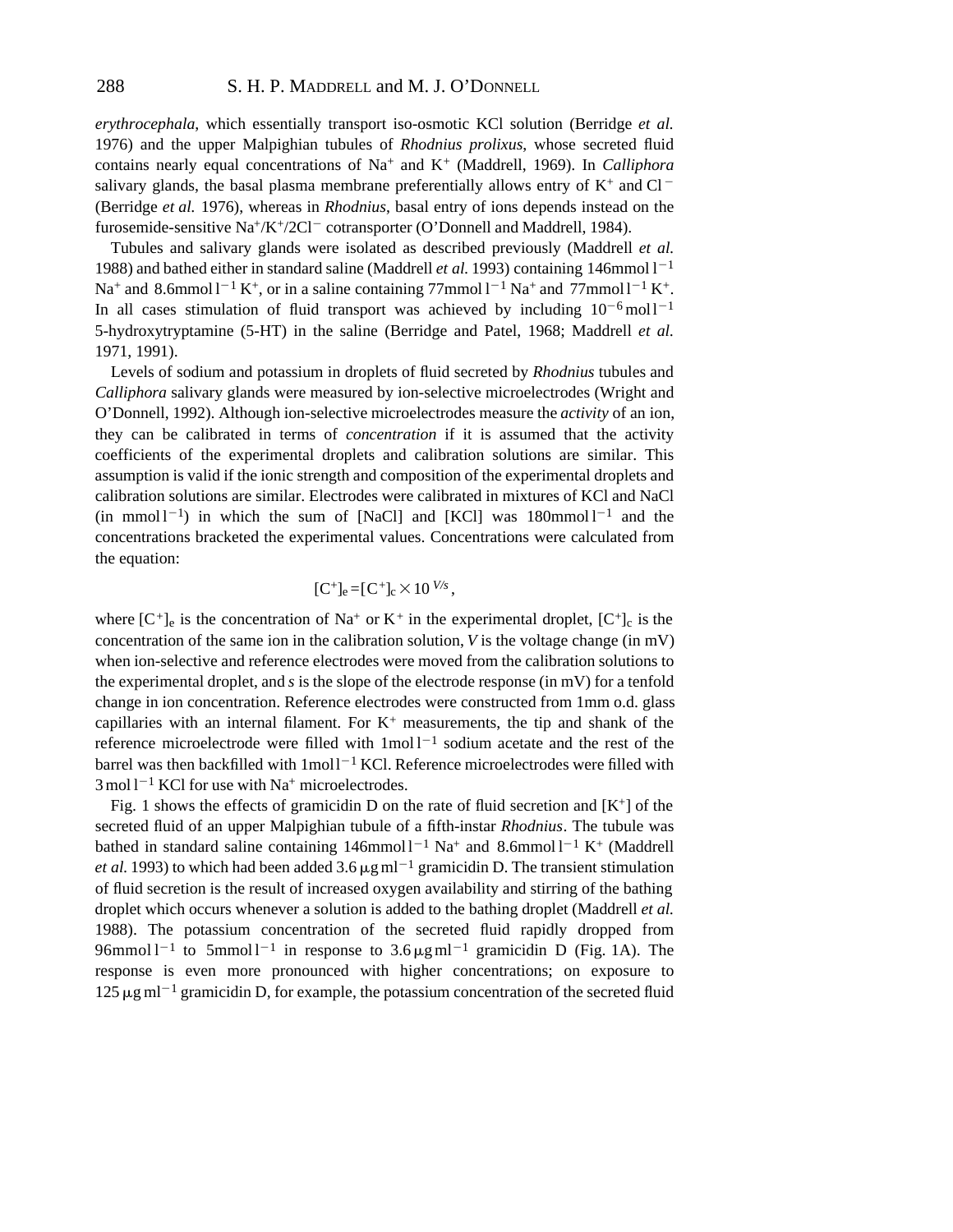

Fig. 1. The effects of  $3.6 \,\mathrm{\upmu}\mathrm{g}\mathrm{m}$ l<sup>-1</sup> gramicidin D on K<sup>+</sup> concentration of secreted fluid (A) and the rate of fluid secretion (B) by a Malpighian tubule isolated from a fifth-instar *Rhodnius prolixus.* At 15min (vertical line) after the start of the experiment,  $10 \mu$  of saline containing  $40 \,\mu\text{g} \,\text{ml}^{-1}$  gramicidin D was added to the  $100 \,\mu\text{J}$  droplet of bathing saline. The decline in [K+] was complete before the secretion rates dropped below values measured prior to addition of gramicidin, suggesting that the condition of the epithelium, as indicated by its ability to secrete fluid, was not seriously impaired in the short term by exposure to the drug.



Fig. 2. The effects of 22.5  $\mu$ g ml<sup>-1</sup> gramicidin D on K<sup>+</sup> concentration of secreted fluid (A) and the rate of fluid secretion (B) by an isolated salivary gland of *Calliphora erythrocephala.* At the time indicated by the vertical line,  $6 \mu l$  of saline containing 0.4mgml<sup>-1</sup> gramicidin D was added to  $100 \mu l$  of bathing saline.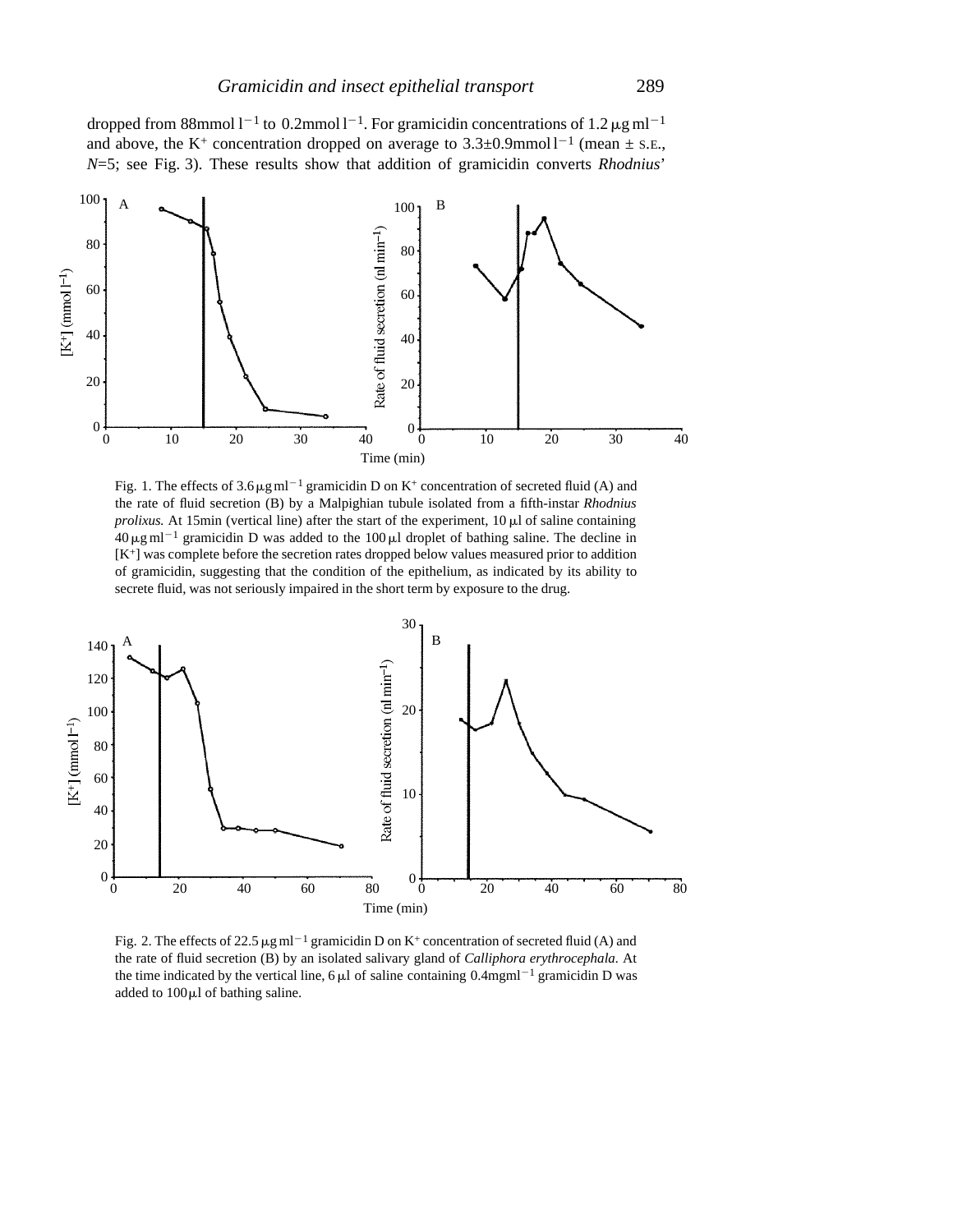

Fig. 3. Dose–response curve for the effects of gramicidin D on the  $K^+$  concentration of fluid secreted by the upper Malpighian tubules of fifth-instar *Rhodnius*. The percentage change in  $K^+$  concentration of the secreted fluid  $([K^+]_{sf})$  was calculated from the concentrations measured before and 20min after the addition of the indicated dose of gramicidin D.

Malpighian tubule, an epithelium that normally secretes equimolar NaCl and KCl, into one which no longer secretes significant amounts of potassium.

Experiments with isolated salivary glands of *Calliphora* indicate that this epithelium, which normally secretes potassium, can be converted into a sodium-secreting epithelium by addition of gramicidin. Fig. 2 shows the effects adding 22.5  $\mu$ g ml<sup>-1</sup> gramicidin D to the saline bathing an isolated salivary gland; the potassium concentration of the secreted fluid dropped from  $125$  mmo $11^{-1}$  to  $18$  mmo $11^{-1}$ . On average, the potassium concentration of the secreted fluid changed from  $150.1 \pm 10.9$  mmol  $1^{-1}$  to  $23.3 \pm 1.4$  mmol  $1^{-1}$  (means  $\pm$ s.e.,  $N=7$ ) after addition of 22.5  $\mu$ g ml<sup>-1</sup> gramicidin. The sodium concentration in the secreted fluid after treatment was  $152.5 \pm 3.1$  mmol l<sup>-1</sup> (mean  $\pm$  s.e., *N*=4).

Both the Malpighian tubules of *Rhodnius* and the salivary glands of *Calliphora* are extremely sensitive to gramicidin D. Although the dose of the drug required for maximal effect on mammalian epithelia such as the descending colon and the urinary bladder of rabbits is  $0.13$ mgml<sup>-1</sup> (Wills, 1981), potassium concentrations in the fluid secreted by Malpighian tubules are decreased substantially by concentrations more than 1000-fold lower (Fig. 3).

These results show that insect epithelia that normally secrete fluid containing high concentrations of potassium can be converted to epithelia that secrete sodium. This conversion depends on the fact that the treatment with gramicidin allows sodium and potassium more nearly equal access to the intracellular environment (see Wills, 1981). However, in all the experiments described above, the bathing saline was essentially Na<sup>+</sup>rich, reflecting the normal ionic composition of the haemolymph, so that the apical transporters might in these cases have been presented with fluid containing more  $Na<sup>+</sup>$  than  $K<sup>+</sup>$  (depending on the relative effectiveness of the gramicidin pores and the permeability of the plasma membrane).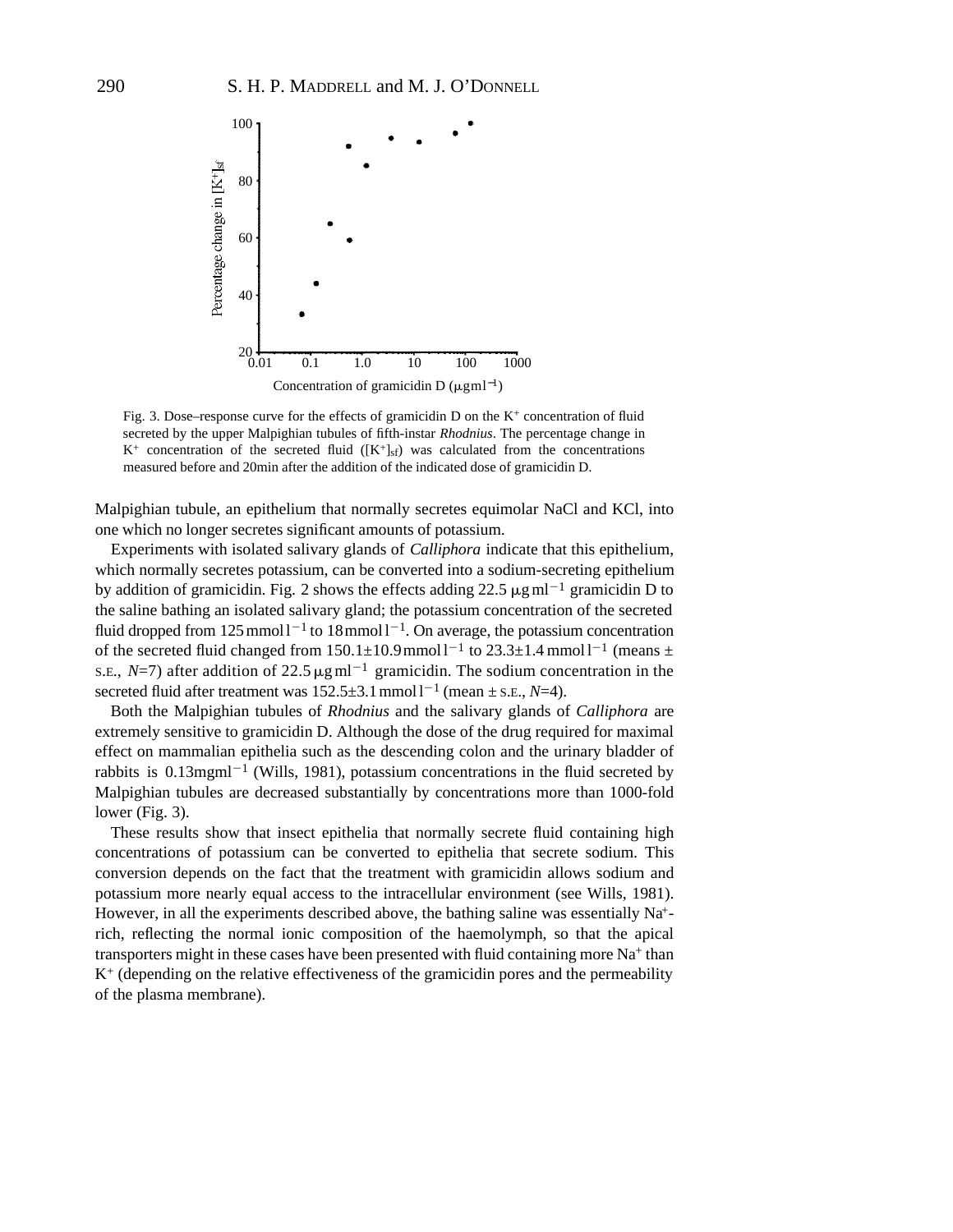It has been argued that insect epithelia such as Malpighian tubules can regulate their intracellular environment to be  $K^+$ -rich and  $Na^+$ -poor and at the same time secrete fluid containing a predominance either of  $K^+$  or of Na<sup>+</sup> solely through the activity of the apical ion transporter(s) (Maddrell, 1978). This ability was thought to depend on an ability actively to transport both cations from cell to lumen but with a preference for Na+. *Rhodnius* Malpighian tubules secrete  $Na<sup>+</sup>$  more rapidly than  $K<sup>+</sup>$  at all intracellular concentrations of Na<sup>+</sup> higher than 20mmol  $1^{-1}$ , when  $[K^+]$  is more than 100mmol  $1^{-1}$ (Maddrell, 1978). If this hypothesis is correct and applies to other insect epithelia, then treatment with gramicidin in saline containing equal concentrations of  $Na<sup>+</sup>$  and  $K<sup>+</sup>$  should lead to the secretion of fluid containing higher concentrations of  $Na^+$  than  $K^+$ . In fact, addition of gramicidin D at 20.8  $\mu$ g ml<sup>-1</sup> to saline containing equal concentrations of Na<sup>+</sup> and  $K^+$  (77mmol  $1^{-1}$ ) reduced the  $K^+$  concentration of the fluid secreted by *Rhodnius* tubules from  $91.5 \pm 2.8$ mmoll<sup>-1</sup> to  $37.6 \pm 1.9$ mmoll<sup>-1</sup> (mean  $\pm$  s.e., *N*=4). The K<sup>+</sup> concentration of the fluid secreted by *Calliphora* salivary glands dropped from 123.4 $\pm$ 5.4mmol l<sup>-1</sup>, before addition of 45  $\mu$ g ml<sup>-1</sup> gramicidin D, to 76.7 $\pm$ 7.6mmol l<sup>-1</sup> (mean  $\pm$  s.E.,  $N=7$ ) by 25–35min after addition of the drug.

What these results suggest, then, is that indeed the apical ion transporters  $\lceil V$ -type  $H^+$ -ATPase plus cation/H+ antiporter(s)] of *Rhodnius*tubules show a preference for Na<sup>+</sup> over  $K^+$ , but that those of *Calliphora* salivary glands show an ability to transport Na<sup>+</sup> and K<sup>+</sup> with equal effectiveness. In both epithelia, nonetheless, transport under all normal conditions will maintain the cell interior as  $K^+$ -rich and Na<sup>+</sup>-poor while allowing transepithelial transport of either Na+- or K+-rich fluids. In *Rhodnius* this result seems to require that the apical cation/H<sup>+</sup> antiporter has an absolute preference for Na<sup>+</sup> over K<sup>+</sup>, presumably to match the rapid basal entry of Na<sup>+</sup> *via* the Na<sup>+</sup>/K<sup>+</sup>/2Cl<sup>-</sup> cotransporter. In *Calliphora*, Na<sup>+</sup> enters the cell across the basal side more slowly than K<sup>+</sup> (Berridge *et al.* 1976) so that the equal ability of the apical cation/ $H^+$  antiporters to transfer Na<sup>+</sup> or K<sup>+</sup> into the lumen will still result in intracellular  $Na<sup>+</sup>$  levels being kept low. It will be of great interest to discover whether in these epithelia the difference in apical transport of  $Na^+$  and  $K^+$  is achieved by one cation/H<sup>+</sup> antiporter with variable Na<sup>+</sup>/K<sup>+</sup> preference or by two distinct  $Na^+/H^+$  and  $K^+/H^+$  antiporters.

These considerations go a long way to explain how it is that ouabain, the potent inhibitor of  $Na^+/K^+$  ATPase, only rarely affects the rate or composition of fluid secretion by insect epithelia (Anstee and Bell, 1975; Maddrell and Overton, 1988). Epithelial fluid transport in insects is often very rapid (in extreme cases each cell can transfer its own volume of fluid in 15s, Maddrell, 1991). It makes good sense that the apical ion transporters driving fluid secretion automatically regulate the intracellular cation levels rather than regulation being provided by the activity of the basal  $Na^{+}/K^{+}ATP$ ase, as this would need to be present at very high concentrations and, in Na<sup>+</sup>-transporting epithelia, would transfer important ions in a direction opposite to that required.

#### **References**

ANSTEE, J. H. AND BELL, D. M. (1975) Relationship of Na+–K+-activated ATPase to fluid secretion by Malpighian tubules of *Locusta migratoria*. *J. Insect Physiol.* **21**, 1779–1784.